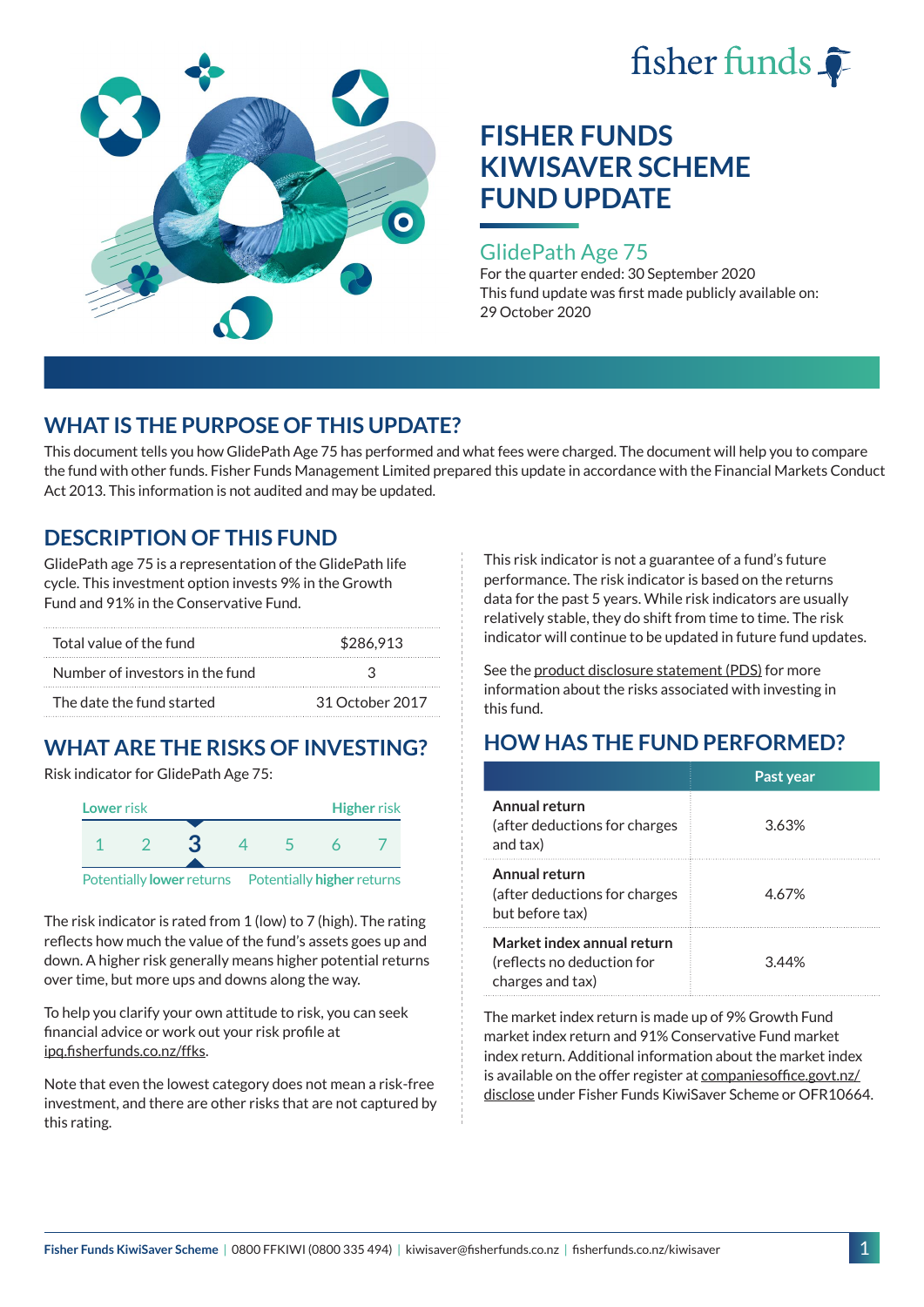# **ANNUAL RETURN GRAPH**



This shows the return after fund charges and tax for each year ending 31 March since the fund started. The last bar shows the average annual return since the fund started, up to 30 September 2020.

**Important:** This does not tell you how the fund will perform in the future.

Returns in this update are after tax at the highest prescribed investor rate (PIR) of tax for an individual New Zealand resident. Your tax may be lower. The market index return reflects no deduction for charges and tax.

### **WHAT FEES ARE INVESTORS CHARGED?**

Investors in GlidePath Age 75 are charged fund charges that include GST. In the year to 31 March 2020 these were:

|                                                | % of net asset value   |  |
|------------------------------------------------|------------------------|--|
| <b>Total fund charges</b>                      | 0.97%                  |  |
| Which are made up of:                          |                        |  |
| Total management and<br>administration charges | 0.95%                  |  |
| Including:                                     |                        |  |
| Manager's basic fee                            | 0.87%                  |  |
| Other management and<br>administration charges | 0.08%                  |  |
| Total performance-based fees <sup>1</sup>      | 0.02%                  |  |
| <b>Other charges:</b>                          | \$ amount per investor |  |
| Annual account fee                             |                        |  |

\* The account fee reduced from \$3 per month (\$36 per annum) to \$1.95 per month (\$23.40 per annum) on 1 July 2020.

Small differences in fees and charges can have a big impact on your investment over the long term.

### **EXAMPLE OF HOW THIS APPLIES TO AN INVESTOR**

Sarah had \$10,000 in the fund at the start of the year and did not make any further contributions. At the end of the year, Sarah received a return after fund charges were deducted of \$363 (that is 3.63% of her initial \$10,000). Sarah also paid \$36 in other charges. This gives Sarah a total return after tax of \$327 for the year.

#### **WHAT DOES THE FUND INVEST IN? Actual investment mix**

This shows the types of assets that the fund invests in.

| Cash and cash equivalents 12.39%    |        |
|-------------------------------------|--------|
| New Zealand fixed interest 31.97%   |        |
| International fixed interest 23.94% |        |
| Australasian equities               | 9.24%  |
| International equities              | 16.47% |
| Listed property                     | 0.92%  |
| Unlisted property                   | 5.07%  |
|                                     |        |

#### **Target investment mix**

This shows the mix of assets that the fund generally intends to invest in.